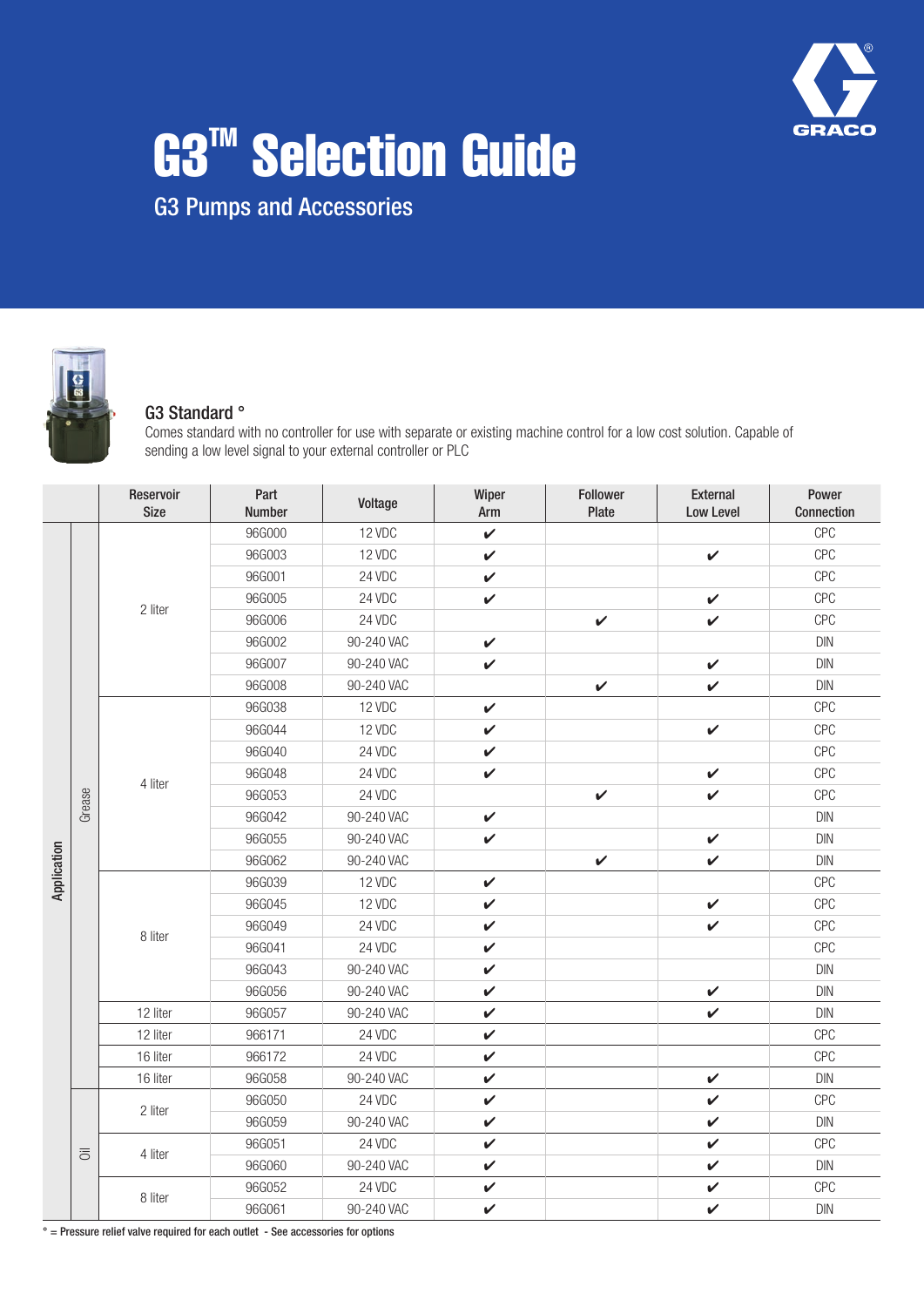

## G3 Pro °

Built-in controller with selectable pump on/pump off timer has low level indicator providing low warning and shut-down alarm. Comes with manual run and password protection with pre-lube function to initiate lube cycle on start-up.

|             |                               | Reservoir<br><b>Size</b> | Part<br>Number | Voltage    | Manual<br>Run | Wiper<br>Arm | Follower<br>Plate | External<br>Low Level* | Low<br>Level | Power<br>Connection              |
|-------------|-------------------------------|--------------------------|----------------|------------|---------------|--------------|-------------------|------------------------|--------------|----------------------------------|
|             |                               |                          | 96G027         | 12 VDC     |               | $\checkmark$ |                   |                        |              | CPC                              |
|             |                               |                          | 96G033         | 12 VDC     | $\mathsf A$   | $\checkmark$ |                   | $\mathsf A$            |              | CPC-5 Pin                        |
|             |                               |                          | 96G028         | 24 VDC     |               | $\checkmark$ |                   |                        |              | CPC                              |
|             |                               |                          | 96G011         | 24 VDC     | $\checkmark$  | $\checkmark$ |                   | $\checkmark$           |              | CPC                              |
|             |                               | 2 liter                  | 96G012         | 24 VDC     | $\checkmark$  |              | $\checkmark$      | $\checkmark$           |              | CPC                              |
|             |                               |                          | 96G034         | 24 VDC     | $\checkmark$  | $\checkmark$ |                   | $\mathsf A$            |              | CPC-5 Pin                        |
|             |                               |                          | 96G029         | 90-240 VAC |               | $\checkmark$ |                   |                        |              | $\textsf{D}\textsf{IN}$          |
|             |                               |                          | 96G013         | 90-240 VAC |               | $\checkmark$ |                   |                        | $\checkmark$ | DIN                              |
|             |                               |                          | 96G014         | 90-240 VAC |               |              | $\checkmark$      |                        | $\checkmark$ | DIN                              |
|             |                               |                          | 96G135         | 12 VDC     |               | $\checkmark$ |                   |                        |              | CPC                              |
|             |                               |                          | 96G147         | 12 VDC     | $\mathsf A$   | $\checkmark$ |                   | Α                      |              | CPC-5 Pin                        |
|             |                               | 4 liter                  | 96G137         | 24 VDC     |               | $\checkmark$ |                   |                        |              | CPC                              |
|             |                               |                          | 96G068         | 24 VDC     | $\checkmark$  | $\checkmark$ |                   | $\checkmark$           |              | <b>CPC</b>                       |
|             |                               |                          | 96G073         | 24 VDC     | $\checkmark$  |              | $\checkmark$      | $\checkmark$           |              | CPC                              |
|             | Grease                        |                          | 96G149         | 24 VDC     | A             | $\checkmark$ |                   | $\mathsf A$            |              | CPC-5 Pin                        |
|             |                               |                          | 96G139         | 90-240 VAC |               | $\checkmark$ |                   |                        |              | $\textsf{D}\textsf{IN}$          |
|             |                               |                          | 96G075         | 90-240 VAC |               | $\checkmark$ |                   |                        | V            | DIN                              |
| Application |                               |                          | 96G082         | 90-240 VAC |               |              | $\checkmark$      |                        | $\checkmark$ | $\textsf{D}\textsf{IN}$          |
|             |                               |                          | 96G136         | 12 VDC     |               | $\checkmark$ |                   |                        |              | CPC                              |
|             |                               |                          | 96G148         | 12 VDC     | Α             | $\checkmark$ |                   | Α                      |              | CPC-5 Pin                        |
|             |                               |                          | 96G138         | 24 VDC     |               | $\checkmark$ |                   |                        |              | CPC                              |
|             |                               | 8 liter                  | 96G069         | 24 VDC     | $\checkmark$  | $\checkmark$ |                   | $\checkmark$           |              | CPC                              |
|             |                               |                          | 96G150         | 24 VDC     | Α             | $\checkmark$ |                   | $\mathsf A$            |              | CPC-5 Pin                        |
|             |                               |                          | 96G140         | 90-240 VAC |               | $\checkmark$ |                   |                        |              | DIN                              |
|             |                               |                          | 96G076         | 90-240 VAC |               | $\checkmark$ |                   |                        | $\checkmark$ | $\mathsf{D}\mathsf{I}\mathsf{N}$ |
|             |                               | 12 liter                 | 96G163         | 24 VDC     | $\mathsf A$   | $\checkmark$ |                   | $\mathsf A$            |              | CPC-5 Pin                        |
|             |                               |                          | 96G077         | 90-240 VAC |               | $\checkmark$ |                   |                        | $\checkmark$ | $\mathsf{D}\mathsf{I}\mathsf{N}$ |
|             |                               | 16 liter                 | 96G167         | 24 VDC     | A             | $\checkmark$ |                   | Α                      |              | CPC-5 Pin                        |
|             |                               |                          | 96G078         | 90-240 VAC |               | $\checkmark$ |                   |                        | $\checkmark$ | DIN                              |
|             |                               | 2 liter                  | 96G070         | 24 VDC     | $\checkmark$  | $\checkmark$ |                   | $\checkmark$           |              | CPC                              |
|             |                               |                          | 96G079         | 90-240 VAC |               | $\checkmark$ |                   |                        | $\checkmark$ | DIN                              |
|             | $\overline{\overline{\circ}}$ | 4 liter                  | 96G071         | 24 VDC     | $\checkmark$  | $\checkmark$ |                   | $\checkmark$           |              | CPC                              |
|             |                               |                          | 96G080         | 90-240 VAC |               | $\checkmark$ |                   |                        | $\checkmark$ | DIN                              |
|             |                               |                          | 96G072         | 24 VDC     | $\checkmark$  | $\checkmark$ |                   | $\checkmark$           |              | CPC                              |
|             |                               | 8 liter                  | 96G081         | 90-240 VAC |               | $\checkmark$ |                   |                        | $\checkmark$ | DIN                              |

A = On these Pro Control models the remote manual run input, remote low level warning output and power are combined in the CPC-5 Pin connector and cord.

 $*$  = External Low Level is indicated on the Manual Run Control device.

° = Pressure relief valve required for each outlet - See accessories for options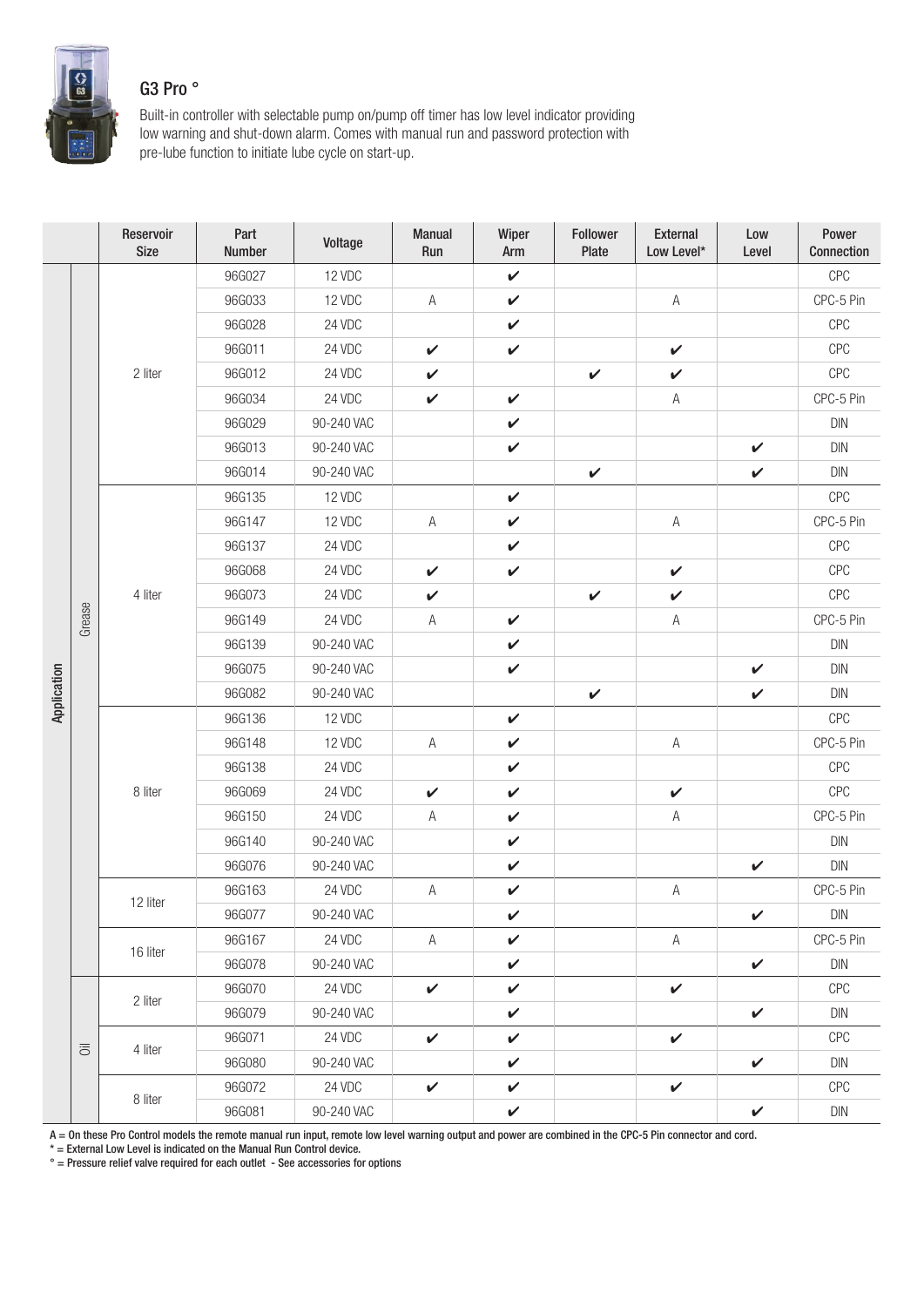## G3 Max °



Built-in controller with selectable pump on/pump off timer has low warning and shut-down alarm or set up faults to an external alarm. Comes with manual run and password protection with pre-lube function to initiate lube cycle on start-up. Mix and match up to three cycle and pressure switches for custom installations and feedback. Machine count input is ideally suited for inconsistently used equipment. Optional Data Management System™ (DMS) uses a common USB port to quickly configure, store and transfer error log history to Excel® or Notepad® for longer equipment life and performance.

|             |            | Reservoir<br>Size | Part<br>Number | Voltage    | # of Cycle/<br>Press.<br>Input | <b>Machine</b><br>Count | <b>Vent Valve</b><br>Output* | Alarm<br><b>Output</b> | <b>Manual Run</b> | Wiper<br>Arm | <b>Follower</b><br>Plate | Low<br>Level           | Power<br>Connection     |
|-------------|------------|-------------------|----------------|------------|--------------------------------|-------------------------|------------------------------|------------------------|-------------------|--------------|--------------------------|------------------------|-------------------------|
|             |            |                   | 96G030         | 12 VDC     | $\mathbf{1}$                   |                         |                              |                        |                   | V            |                          | $\checkmark$           | CPC                     |
|             |            |                   | 96G021         | 12 VDC     | $1 - 3$                        | V                       | V                            | V                      | V                 | V            |                          | $\nu$ , B              | <b>DIN</b>              |
|             |            |                   | 96G035         | 12 VDC     | $\mathbf{1}$                   |                         | V                            | Α                      | Α                 | V            |                          | Α                      | CPC-5 Pin               |
|             |            |                   | 96G031         | 24 VDC     | $\mathbf{1}$                   |                         |                              |                        |                   | V            |                          | $\checkmark$           | CPC                     |
|             |            |                   | 96G017         | 24 VDC     | $\mathbf{1}$                   |                         | V                            |                        | V                 | V            |                          | $\nu, B$               | CPC                     |
|             |            |                   | 96G018         | 24 VDC     | $\mathbf{1}$                   |                         | V                            |                        | V                 |              | V                        | $\nu, B$               | CPC                     |
|             |            |                   | 96G036         | 24 VDC     | $\mathbf{1}$                   |                         | V                            | Α                      | Α                 | V            |                          | Α                      | CPC-5 Pin               |
|             |            | 2 liter           | 96G023         | 24 VDC     | $1 - 3$                        | V                       | V                            | V                      | V                 | $\checkmark$ |                          | $\nu, B$               | DIN                     |
|             |            |                   | 96G024         | 24 VDC     | $1 - 3$                        | V                       | V                            | V                      | V                 |              | V                        | $\nu, B$               | <b>DIN</b>              |
|             |            |                   | 96G032         | 90-240 VAC | $\mathbf{1}$                   |                         |                              |                        |                   | V            |                          | $\checkmark$           | <b>DIN</b>              |
|             |            |                   | 96G019         | 90-240 VAC | $\mathbf{1}$                   |                         | V                            |                        |                   | V            |                          | $\checkmark$           | <b>DIN</b>              |
|             |            |                   | 96G020         | 90-240 VAC | $\mathbf{1}$                   |                         | V                            |                        |                   |              | V                        | $\checkmark$           | <b>DIN</b>              |
|             |            |                   | 96G025         | 90-240 VAC | $1 - 3$                        | V                       | V                            | V                      | V                 | V            |                          | $\nu, B$               | <b>DIN</b>              |
|             |            |                   | 96G026         | 90-240 VAC | $1 - 3$                        | $\checkmark$            | V                            | V                      | V                 |              | $\checkmark$             | $\nu, B$               | <b>DIN</b>              |
|             |            |                   | 96G037         | 90-240 VAC | $\mathbf{1}$                   |                         |                              | V                      |                   | V            |                          | $\nu, B$               | <b>DIN</b>              |
|             |            |                   | 96G141         | 12 VDC     | $\mathbf{1}$                   |                         |                              |                        |                   | V            |                          | $\checkmark$           | CPC                     |
|             |            |                   | 96G159         | 12 VDC     | $\mathbf{1}$                   | V                       |                              | Α                      | Α                 | V            |                          | Α                      | CPC-5 Pin               |
|             |            |                   | 96G151         | 12 VDC     | $\mathbf{1}$                   |                         | V                            | Α                      | Α                 | V            |                          | Α                      | CPC-5 Pin               |
|             |            |                   | 96G096         | 12 VDC     | $1 - 3$                        | V                       | $\checkmark$                 | V                      | V                 | V            |                          | $\nu, B$               | $\mathsf{D}\mathsf{IN}$ |
|             |            | 4 liter           | 96G143         | 24 VDC     | $\mathbf{1}$                   |                         |                              |                        |                   | V            |                          | $\checkmark$           | CPC                     |
|             |            |                   | 96G088         | 24 VDC     | $\mathbf{1}$                   |                         | $\checkmark$                 |                        | V                 | $\checkmark$ |                          | $\nu, B$               | CPC                     |
|             |            |                   | 96G090         | 24 VDC     | $\mathbf{1}$                   |                         | V                            |                        | V                 |              | V                        | $\nu, B$               | CPC                     |
|             |            |                   | 96G160         | 24 VDC     | $\mathbf{1}$                   | V                       |                              | Α                      | Α                 | V            |                          | Α                      | CPC-5 Pin               |
|             | Grease     |                   | 96G155         | 24 VDC     | $\mathbf{1}$                   |                         | V                            | Α                      | Α                 | V            |                          | Α                      | CPC-5 Pin               |
|             |            |                   | 96G103         | 24 VDC     | $1 - 3$                        | V                       | V                            | V                      | V                 | $\checkmark$ |                          | $\nu, B$               | <b>DIN</b>              |
|             |            |                   | 96G113         | 24 VDC     | $1 - 3$                        | $\checkmark$            | V                            | V                      | V                 |              | V                        | $\nu, B$               | <b>DIN</b>              |
| Application |            |                   | 96G145         | 90-240 VAC | $\mathbf{1}$                   |                         |                              |                        |                   | V            |                          | $\checkmark$           | <b>DIN</b>              |
|             |            |                   | 96G092         | 90-240 VAC | $\mathbf{1}$                   |                         | V                            |                        |                   | $\checkmark$ |                          | $\checkmark$           | <b>DIN</b>              |
|             |            |                   | 96G094         | 90-240 VAC | $\mathbf{1}$                   |                         | $\checkmark$                 |                        |                   |              | V                        | V                      | <b>DIN</b>              |
|             |            |                   | 96G118         | 90-240 VAC | $1 - 3$                        | V                       | V                            | V                      | V                 | V            |                          | $\nu, B$               | <b>DIN</b>              |
|             |            |                   | 96G128         | 90-240 VAC | $1 - 3$                        | V                       | V                            | V                      | V                 |              | V                        | $\nu, B$               | <b>DIN</b>              |
|             |            | 8 liter           | 96G142         | 12 VDC     | $\mathbf{1}$                   |                         |                              |                        |                   | V            |                          | $\checkmark$           | CPC                     |
|             |            |                   | 96G152         | 12 VDC     | $\mathbf{1}$                   |                         | V                            | Α                      | Α                 | V            |                          | Α                      | CPC-5 Pin               |
|             |            |                   | 96G097         | 12 VDC     | $1 - 3$                        | $\checkmark$            | V                            | V                      | V                 | V            |                          | $\nu, B$               | DIN                     |
|             |            |                   | 96G144         | 24 VDC     | $\mathbf{1}$                   |                         |                              |                        |                   | V            |                          | $\checkmark$           | CPC                     |
|             |            |                   | 96G089         | 24 VDC     | $\mathbf{1}$                   |                         | V                            |                        | V                 | V            |                          | $\boldsymbol{\nu}$ , B | CPC                     |
|             |            |                   | 96G156         | 24 VDC     | $\mathbf{1}$                   |                         | V                            | Α                      | Α                 | V            |                          | Α                      | CPC-5 Pin               |
|             |            |                   | 96G104         | 24 VDC     | $1 - 3$                        | V                       | V                            | V                      | V                 | $\mathbf v$  |                          | $\nu$ , B              | <b>DIN</b>              |
|             |            |                   | 96G093         | 90-240 VAC | $\mathbf{1}$                   |                         | ✓                            |                        |                   | V            |                          | $\checkmark$           | DIN                     |
|             |            |                   | 96G146         | 90-240 VAC | $\mathbf{1}$                   |                         |                              |                        |                   | V            |                          | $\checkmark$           | DIN                     |
|             |            |                   | 96G119         | 90-240 VAC | $1 - 3$                        | V                       | V                            | V                      | V                 | V            |                          | $\nu, B$               | <b>DIN</b>              |
|             |            |                   | 96G164         | 24 VDC     | $\mathbf{1}$                   |                         | V                            | Α                      | Α                 | V            |                          | A                      | CPC-5 Pin               |
|             |            | 12 liter          | 96G105         | 24 VDC     | $1 - 3$                        | V                       | V                            | V                      | V                 | V            |                          | $\nu, B$               | $\textsf{D}\textsf{IN}$ |
|             |            |                   | 96G120         | 90-240 VAC | $1 - 3$                        | V                       | V                            | V                      | V                 | V            |                          | $\nu, B$               | $\textsf{D}\textsf{IN}$ |
|             |            |                   | 96G168         | 24 VDC     | $\mathbf{1}$                   |                         | V                            | Α                      | Α                 | V            |                          | Α                      | CPC-5 Pin               |
|             |            | 16 liter          | 96G106         | 24 VDC     | $1 - 3$                        | V                       | V                            | V                      | V                 | V            |                          | $\mathcal{V}, B$       | $\textsf{D}\textsf{IN}$ |
|             |            |                   | 96G166         | 90-240 VAC | $\mathbf{1}$                   |                         | V                            |                        |                   | V            |                          | $\checkmark$           | DIN                     |
|             |            |                   | 96G121         | 90-240 VAC | $1 - 3$                        | V                       | $\checkmark$                 | V                      | V                 | V            |                          | $\nu, B$               | DIN                     |
|             |            |                   | 96G107         | 24 VDC     | $1 - 3$                        | V                       | V                            | V                      | V                 | V            |                          | $\nu, B$               | $\textsf{D}\textsf{IN}$ |
|             |            | 2 liter           | 96G122         | 90-240 VAC | $1 - 3$                        | V                       | V                            | V                      | V                 | V            |                          | $\nu, B$               | DIN                     |
|             |            |                   | 96G108         | 24 VDC     | $1 - 3$                        | V                       | V                            | V                      | V                 | V            |                          | $\nu, B$               | DIN                     |
|             | こうしょう こうしゃ | 4 liter           | 96G123         | 90-240 VAC | $1 - 3$                        | V                       | V                            | V                      | V                 | V            |                          | $\nu, B$               | $\textsf{D}\textsf{IN}$ |
|             |            | 8 liter           | 96G109         | 24 VDC     | $1 - 3$                        | V                       | V                            | V                      | V                 | V            |                          | $\nu, B$               | $\textsf{D}\textsf{IN}$ |
|             |            |                   | 96G124         | 90-240 VAC | $1 - 3$                        | V                       | V                            | V                      | V                 | V            |                          | $\nu, B$               | $\textsf{D}\textsf{IN}$ |

\*Requires purchase of a vent valve kit - See accessories for options

A = On these Max Control models the remote manual run button input, remote alarm output, remote low level output and power are combined in the CPC-5 Pin connector and cord.

B = On these Max Control models, External Low Level is indicated by the Manual Run Control device and/or the Alarm Output

° = Pressure relief valve required for each outlet - See accessories for options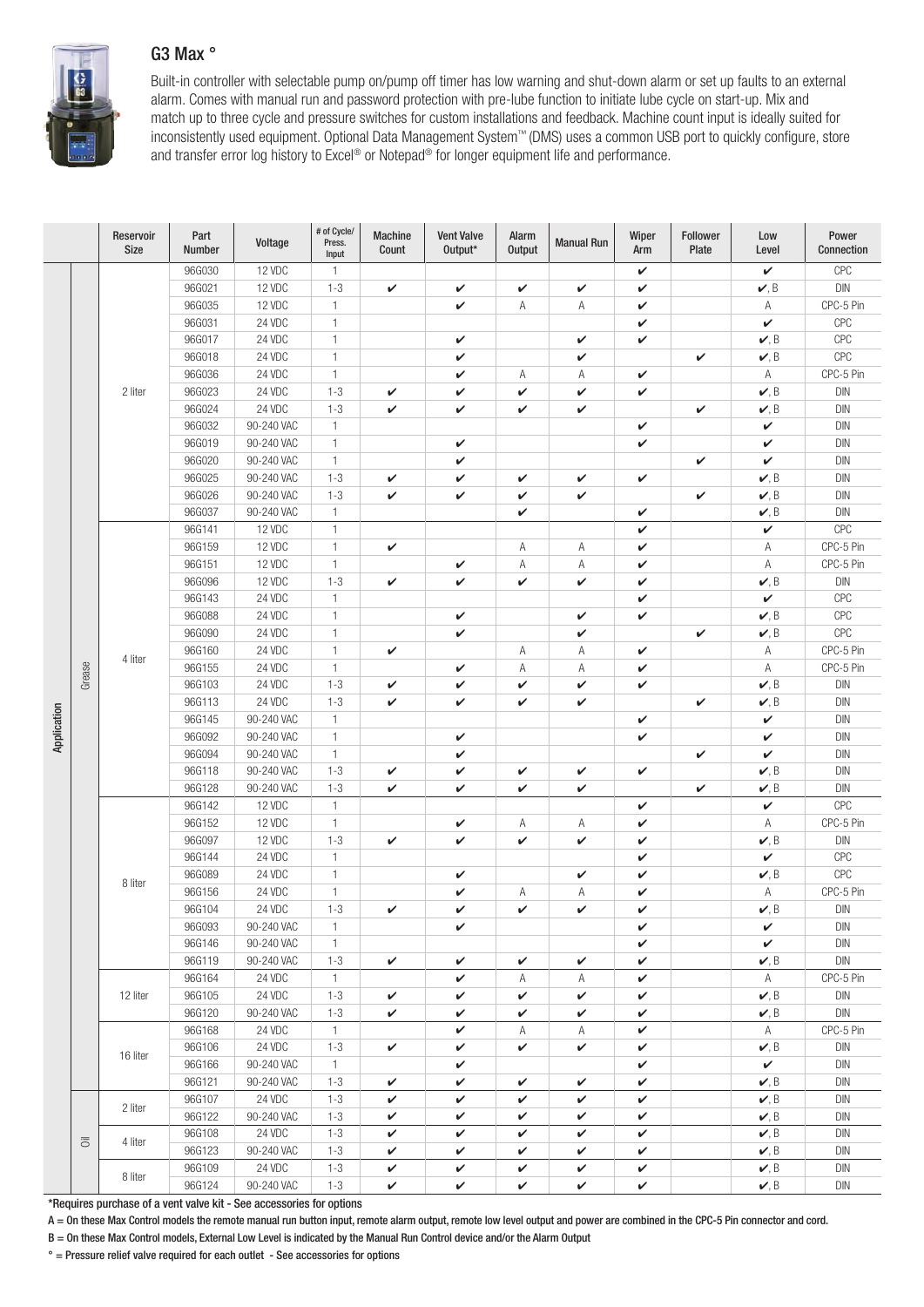## G3 Max with Data Management System °

|             |                           | Reservoir<br><b>Size</b> | Part<br>Number | Voltage    | # of Cycle/<br>Press.<br>Input | <b>Machine</b><br>Count | <b>Vent Valve</b><br>Output* | Alarm<br><b>Output</b> | <b>Manual</b><br>Run | Wiper<br>Arm | Follower<br>Plate | Low<br>Level | Power<br>Connection |
|-------------|---------------------------|--------------------------|----------------|------------|--------------------------------|-------------------------|------------------------------|------------------------|----------------------|--------------|-------------------|--------------|---------------------|
|             |                           |                          | 96G098         | 12 VDC     | $1 - 2$                        | $\checkmark$            | $\checkmark$                 | $\checkmark$           | $\checkmark$         | $\checkmark$ |                   | $\nu, B$     | DIN                 |
|             |                           |                          | 96G110         | 24 VDC     | $1 - 2$                        | $\checkmark$            | $\checkmark$                 | $\checkmark$           | $\checkmark$         | $\checkmark$ |                   | v, B         | <b>DIN</b>          |
|             |                           | 2 liter                  | 96G115         | 24 VDC     | $1 - 2$                        | $\checkmark$            | ✓                            | $\checkmark$           | $\checkmark$         | $\checkmark$ | $\checkmark$      | $\nu, B$     | <b>DIN</b>          |
|             |                           |                          | 96G125         | 90-240 VAC | $1 - 2$                        | $\checkmark$            | $\checkmark$                 | V                      | $\checkmark$         | $\checkmark$ |                   | $\nu, B$     | DIN                 |
|             |                           |                          | 96G132         | 90-240 VAC | $1 - 2$                        | $\checkmark$            | $\checkmark$                 | $\checkmark$           | $\checkmark$         |              | $\checkmark$      | $\nu, B$     | <b>DIN</b>          |
|             |                           |                          | 96G161         | 12 VDC     | $\overline{1}$                 | $\checkmark$            |                              | A                      | Α                    | $\checkmark$ |                   | Α            | CPC-5 Pin           |
|             |                           |                          | 96G153         | 12 VDC     | $\mathbf{1}$                   |                         | $\checkmark$                 | А                      | Α                    | $\checkmark$ |                   | Α            | CPC-5 Pin           |
|             |                           |                          | 96G099         | 12 VDC     | $1 - 2$                        | $\checkmark$            | $\checkmark$                 | $\checkmark$           | $\checkmark$         | $\checkmark$ |                   | $\nu, B$     | DIN                 |
|             |                           | 4 liter                  | 96G162         | 24 VDC     | $\mathbf{1}$                   | $\checkmark$            |                              | А                      | Α                    | $\checkmark$ |                   | Α            | CPC-5 Pin           |
|             |                           |                          | 96G157         | 24 VDC     | $\mathbf{1}$                   |                         | V                            | $\overline{A}$         | Α                    | $\checkmark$ |                   | A            | CPC-5 Pin           |
|             | Grease                    |                          | 96G111         | 24 VDC     | $1 - 2$                        | $\checkmark$            | $\checkmark$                 | $\checkmark$           | $\checkmark$         | $\checkmark$ |                   | $\nu, B$     | DIN                 |
| Application |                           |                          | 96G116         | 24 VDC     | $1 - 2$                        | $\checkmark$            | $\checkmark$                 | $\checkmark$           | $\checkmark$         |              | $\checkmark$      | $\nu, B$     | <b>DIN</b>          |
|             |                           |                          | 96G126         | 90-240 VAC | $1 - 2$                        | $\checkmark$            | V                            | $\checkmark$           | $\checkmark$         | $\checkmark$ |                   | $\nu, B$     | <b>DIN</b>          |
|             |                           |                          | 96G133         | 90-240 VAC | $1 - 2$                        | $\checkmark$            | $\checkmark$                 | $\checkmark$           | $\checkmark$         |              | $\checkmark$      | $\nu, B$     | DIN                 |
|             |                           | 8 liter                  | 96G154         | 12 VDC     | $\mathbf{1}$                   |                         | $\checkmark$                 | Α                      | A                    | $\checkmark$ |                   | A            | CPC-5 Pin           |
|             |                           |                          | 96G100         | 12 VDC     | $1 - 2$                        | $\checkmark$            | $\checkmark$                 | $\checkmark$           | $\checkmark$         | $\checkmark$ |                   | v, B         | DIN                 |
|             |                           |                          | 96G158         | 24 VDC     | $\mathbf{1}$                   |                         | $\checkmark$                 | Α                      | Α                    | $\checkmark$ |                   | $\nu$ , B    | CPC-5 Pin           |
|             |                           |                          | 96G112         | 24 VDC     | $1 - 2$                        | $\checkmark$            | $\checkmark$                 | $\checkmark$           | $\checkmark$         | $\checkmark$ |                   | $\nu, B$     | DIN                 |
|             |                           |                          | 96G127         | 90-240 VAC | $1 - 2$                        | $\checkmark$            | $\checkmark$                 | $\checkmark$           | $\checkmark$         | $\checkmark$ |                   | v, B         | DIN                 |
|             |                           | 12 liter                 | 96G165         | 24 VDC     | $\overline{1}$                 |                         | $\checkmark$                 | A                      | Α                    | $\checkmark$ |                   | A            | CPC-5 Pin           |
|             |                           | 16 liter                 | 96G169         | 24 VDC     | $\mathbf{1}$                   |                         | $\checkmark$                 | Α                      | Α                    | $\checkmark$ |                   | Α            | CPC-5 Pin           |
|             |                           | 2 liter                  | 96G174         | 90-240 VAC | $1 - 2$                        | $\checkmark$            | $\checkmark$                 | $\checkmark$           | $\checkmark$         | $\checkmark$ |                   | $\nu, B$     | <b>DIN</b>          |
|             | $\overline{\overline{c}}$ | 4 liter                  | 96G175         | 90-240 VAC | $1 - 2$                        | $\checkmark$            | $\checkmark$                 | V                      | $\checkmark$         | $\checkmark$ |                   | $\nu, B$     | <b>DIN</b>          |
|             |                           | 8 liter                  | 96G176         | 90-240 VAC | $1 - 2$                        | $\checkmark$            | $\checkmark$                 | $\checkmark$           | $\checkmark$         | $\checkmark$ |                   | $\nu, B$     | DIN                 |

\*Requires purchase of a vent valve kit

A = On these Max Control DMS models the remote manual run button input, remote alarm output, remote low level output and power are combined in the CPC-5 Pin connector and cord.

B = On these Max Control models, External Low Level is indicated by the Manual Run Control device and/or the Alarm Output

 $\degree$  = Pressure relief valve required for each outlet - See accessories for options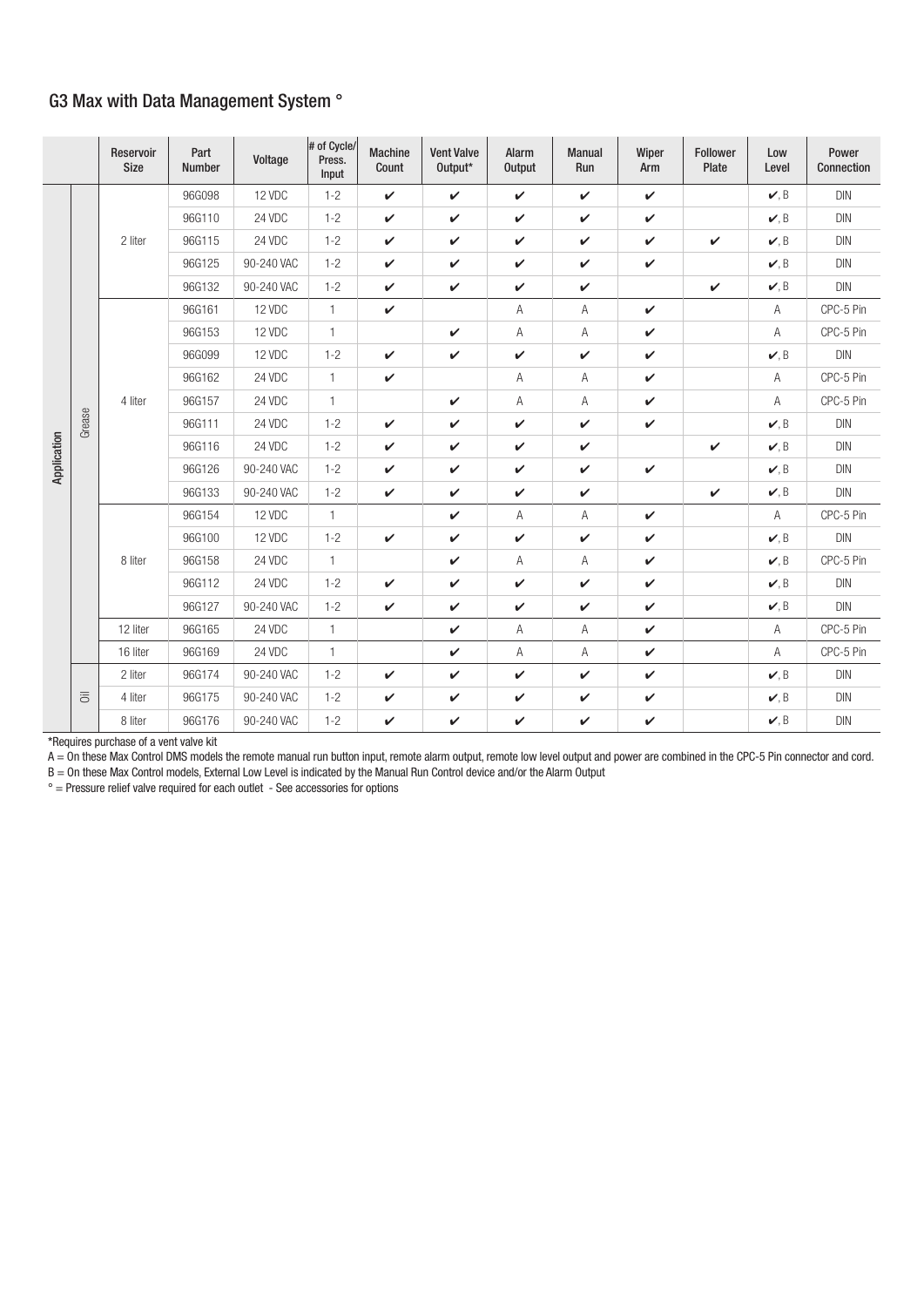## G3 Accessories

## Union kit-joint

| 571063                 | Two Pump Union Kit–combines the output of the left and right pumps for larger lubrication needs |  |  |  |  |
|------------------------|-------------------------------------------------------------------------------------------------|--|--|--|--|
| 571026                 | Three Pump Union Kit–joins the output of the left, right and center pumps for maximum output    |  |  |  |  |
| <b>Vent Valve Kits</b> |                                                                                                 |  |  |  |  |

| 571169 | G3 Max Pump Vent Valve Kit-Normally Closed, 12 VDC, adjustable pressure relief,<br>35-241 bar (500-3500 psi), mounts directly to G3 pump, cable included - NPT                                       |
|--------|------------------------------------------------------------------------------------------------------------------------------------------------------------------------------------------------------|
| 571170 | G3 Max Pump Vent Valve Kit-Normally Closed, 24 VDC, (also for G3 Max AC Pumps) adjustable<br>pressure relief, 35-241 bar (500-3500 psi), mounts directly to G3 pump, cable included - NPT            |
| 571171 | G3 Max Pump Vent Valve Kit-Normally Closed, 12 VDC, adjustable pressure relief,<br>35-241 bar (500-3500 psi), mounts directly to G3 pump, cable included - BSPP                                      |
| 571172 | G3 Max Pump Vent Valve Kit-Normally Closed, 24 VDC, (also for G3 Max AC Pumps) adjustable<br>pressure relief, 35-241 bar (500-3500 psi), mounts directly to G3 pump, cable included - BSPP           |
| 24M478 | G3 Standard Pump Vent Valve Kit-Normally Open, 12 VDC, adjustable pressure relief, 35-241 bar (500-3500 psi),<br>mounts directly to G3 pump, requires cable with Deutsch connector-see 24N402 - NPT  |
| 24M479 | G3 Standard Pump Vent Valve Kit-Normally Open, 24 VDC, adjustable pressure relief, 35-241 bar (500-3500 psi),<br>mounts directly to G3 pump, requires cable with Deutsch connector-see 24N402 - NPT  |
| 24M480 | G3 Standard Pump Vent Valve Kit-Normally Open, 115 VAC, adjustable pressure relief, 35-241 bar (500-3500 psi),<br>mounts directly to G3 pump, requires cable with DIN connector-see 123358 - NPT     |
| 24M280 | G3 Standard Pump Vent Valve Kit-Normally Open, 230 VAC, adjustable pressure relief, 35-241 bar (500-3500 psi),<br>mounts directly to G3 pump, requires cable with DIN connector-see 123358 - NPT     |
| 24M481 | G3 Standard Pump Vent Valve Kit-Normally Open, 12 VDC, adjustable pressure relief, 35-241 bar (500-3500 psi),<br>mounts directly to G3 pump, requires cable with Deutsch connector-see 24N402 - BSPP |
| 24M482 | G3 Standard Pump Vent Valve Kit-Normally Open, 24 VDC, adjustable pressure relief, 35-241 bar (500-3500 psi),<br>mounts directly to G3 pump, requires cable with Deutsch connector-see 24N402 - BSPP |
| 24M483 | G3 Standard Pump Vent Valve Kit-Normally Open, 115 VAC, adjustable pressure relief, 35-241 bar (500-3500 psi),<br>mounts directly to G3 pump, requires cable with DIN connector-see 123358 - BSPP    |
| 24M484 | G3 Standard Pump Vent Valve Kit-Normally Open, 230 VAC, adjustable pressure relief, 35-241 bar (500-3500 psi),<br>mounts directly to G3 pump, requires cable with DIN connector-see 123358 - BSPP    |

### Pressure Reliefs Kits

| 571028 | Adjustable Return-to-Reservoir Pressure Relief Kit -<br>35-241 bar (500-3500 psi) - 1/4" NPT in/outlet             |
|--------|--------------------------------------------------------------------------------------------------------------------|
| 571071 | Adjustable Return-to-Reservoir Pressure Relief Kit -<br>35-241 bar (500-3500 psi) - 1/4" BSPP in/outlet            |
| 571058 | Pressure Relief-to-Atmosphere Kit - 1/4" NPT outlet -<br>requires one of the following six pressure relief valves  |
| 571070 | Pressure Relief-to-Atmosphere Kit - 1/4" BSPP outlet -<br>requires one of the following six pressure relief valves |

# Pressure Relief Valve required for 571058 / 571070

| 563156 | Pressure Relief Valve - 52 bar, 750 psi   |
|--------|-------------------------------------------|
| 563157 | Pressure Relief Valve - 69 bar, 1000 psi  |
| 563158 | Pressure Relief Valve - 103 bar, 1500 psi |
| 563159 | Pressure Relief Valve - 138 bar, 2000 psi |
| 563160 | Pressure Relief Valve - 172 bar, 2500 psi |
| 563161 | Pressure Relief Valve - 207 bar, 3000 psi |

## Reservoirs

| 571042 | repair kit 2L reservoir with wiper arm      |
|--------|---------------------------------------------|
| 571069 | repair kit 2L reservoir with follower plate |
| 571155 | repair kit 4L reservoir with low level      |
| 571156 | repair kit 8L reservoir with low level      |
| 571157 | repair kit 12L reservoir with low level     |
| 571158 | repair kit 16L reservoir with low level     |





571028 / 571071



571058 / 571070